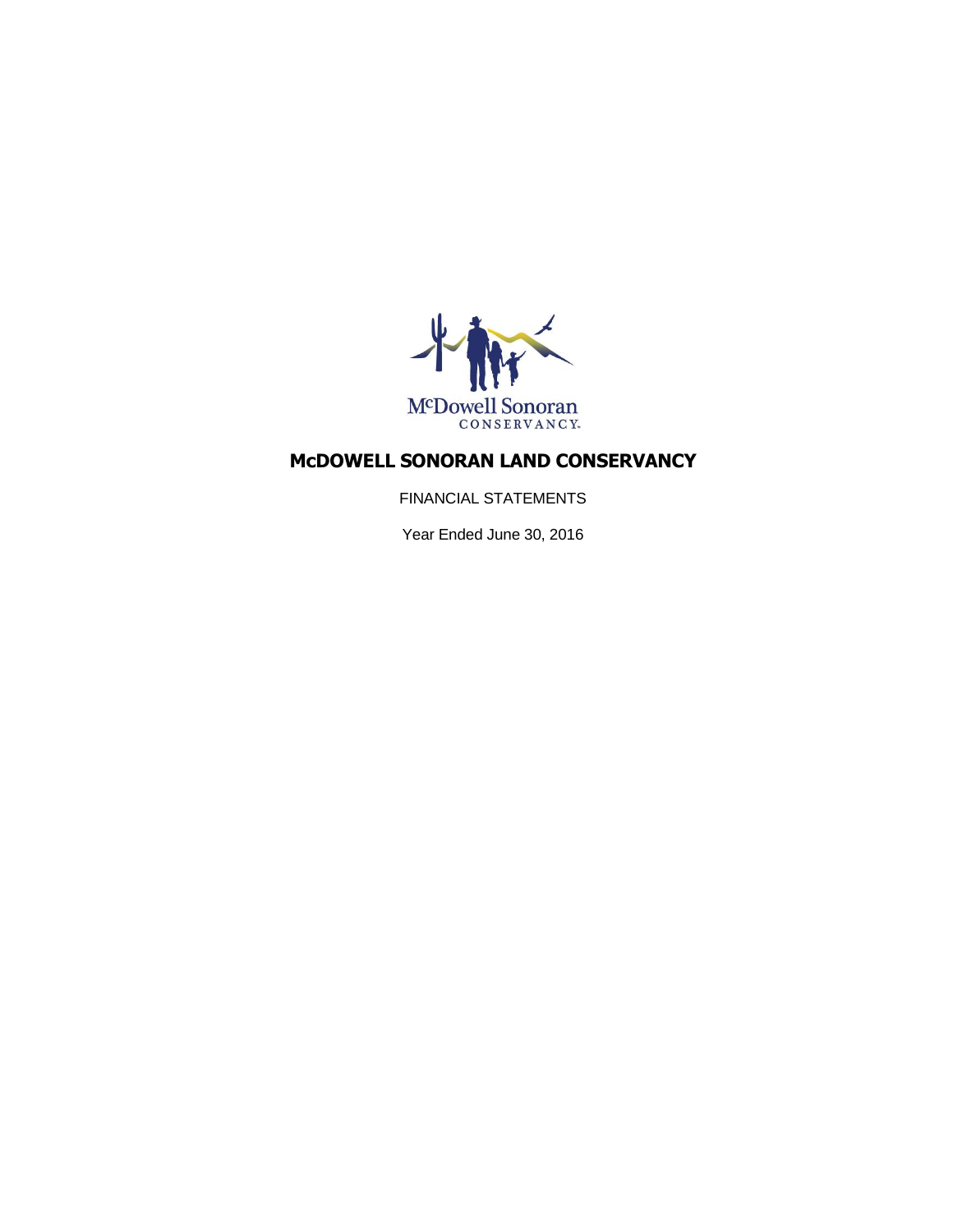FINANCIAL STATEMENTS

Year Ended June 30, 2016

### **CONTENTS**

|                                        | Pages    |
|----------------------------------------|----------|
| <b>INDEPENDENT AUDITOR'S REPORT</b>    |          |
| FINANCIAL STATEMENTS                   |          |
| <b>Statement of Financial Position</b> | 2        |
| <b>Statement of Activities</b>         | 3        |
| <b>Statement of Functional Expense</b> | 4        |
| <b>Statement of Cash Flows</b>         | 5        |
| Notes to Financial Statements          | $6 - 15$ |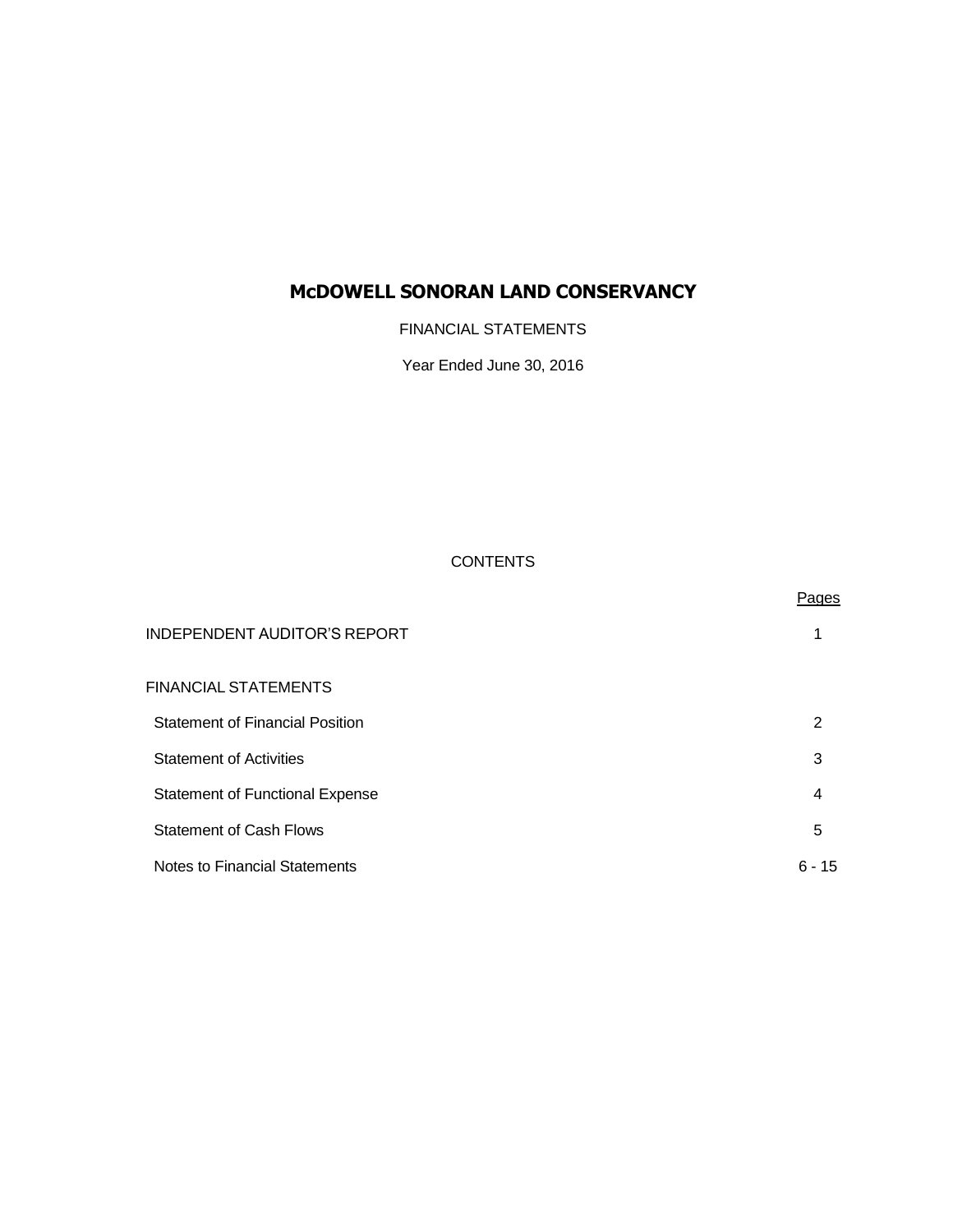

# **Audit, Tax, Management Advisory, Forensic and Internal Control Consulting**

### **INDEPENDENT AUDITOR'S REPORT**

To the Board of Directors of the *McDowell Sonoran Land Conservancy;*

#### **Report on the Financial Statements**

I have audited the accompanying financial statements of McDowell Sonoran Land Conservancy (a nonprofit organization), which comprise the statements of financial position as of June 30, 2016, and the related statements of activities, functional expenses and cash flows for the year then ended, and the related notes to the financial statements.

#### **Management's Responsibility for the Financial Statements**

Management is responsible for the preparation and fair presentation of these financial statements in accordance with accounting principles generally accepted in the United States of America; this includes the design, implementation, and maintenance of internal control relevant to the preparation and fair presentation of financial statements that are free from material misstatement, whether due to fraud or error.

#### **Auditor's Responsibility**

My responsibility is to express an opinion on these financial statements based on my audit. I conducted my audit in accordance with auditing standards generally accepted in the United States of America. Those standards require that I plan and perform the audit to obtain reasonable assurance about whether the financial statements are free from material misstatement.

An audit involves performing procedures to obtain audit evidence about the amounts and disclosures in the financial statements. The procedures selected depend on the auditor's judgment, including the assessment of the risks of material misstatement of the financial statements, whether due to fraud or error. In making those risk assessments, the auditor considers internal control relevant to the entity's preparation and fair presentation of the financial statements in order to design audit procedures that are appropriate in the circumstances, but not for the purpose of expressing an opinion on the effectiveness of the entity's internal control. Accordingly, I express no such opinion. An audit also includes evaluating the appropriateness of accounting policies used and the reasonableness of significant accounting estimates made by management, as well as evaluating the overall presentation of the financial statements.

I believe that the audit evidence I have obtained is sufficient and appropriate to provide a basis for my audit opinion.

#### **Opinion**

In my opinion, the financial statements referred to above present fairly, in all material respects, the statement of financial position of the McDowell Sonoran Land Conservancy as of June 30, 2016, and the results of its operations and its cash flows for the year then ended in accordance with accounting principles generally accepted in the United States of America.

#### **Report on Summarized Comparative Information**

I have previously audited the McDowell Sonoran Land Conservancy's 2014 financial statements and in my report dated August 19, 2015, I expressed an unmodified opinion on those audited financial statements. In my opinion, the summarized comparative information presented herein as of and for the year ended June 30, 2015, is consistent, in all material respects, with the audited financial statements from which it has been derived.

Fregory Michael Coy, CPA, PLLC

Phoenix, Arizona September 22, 2016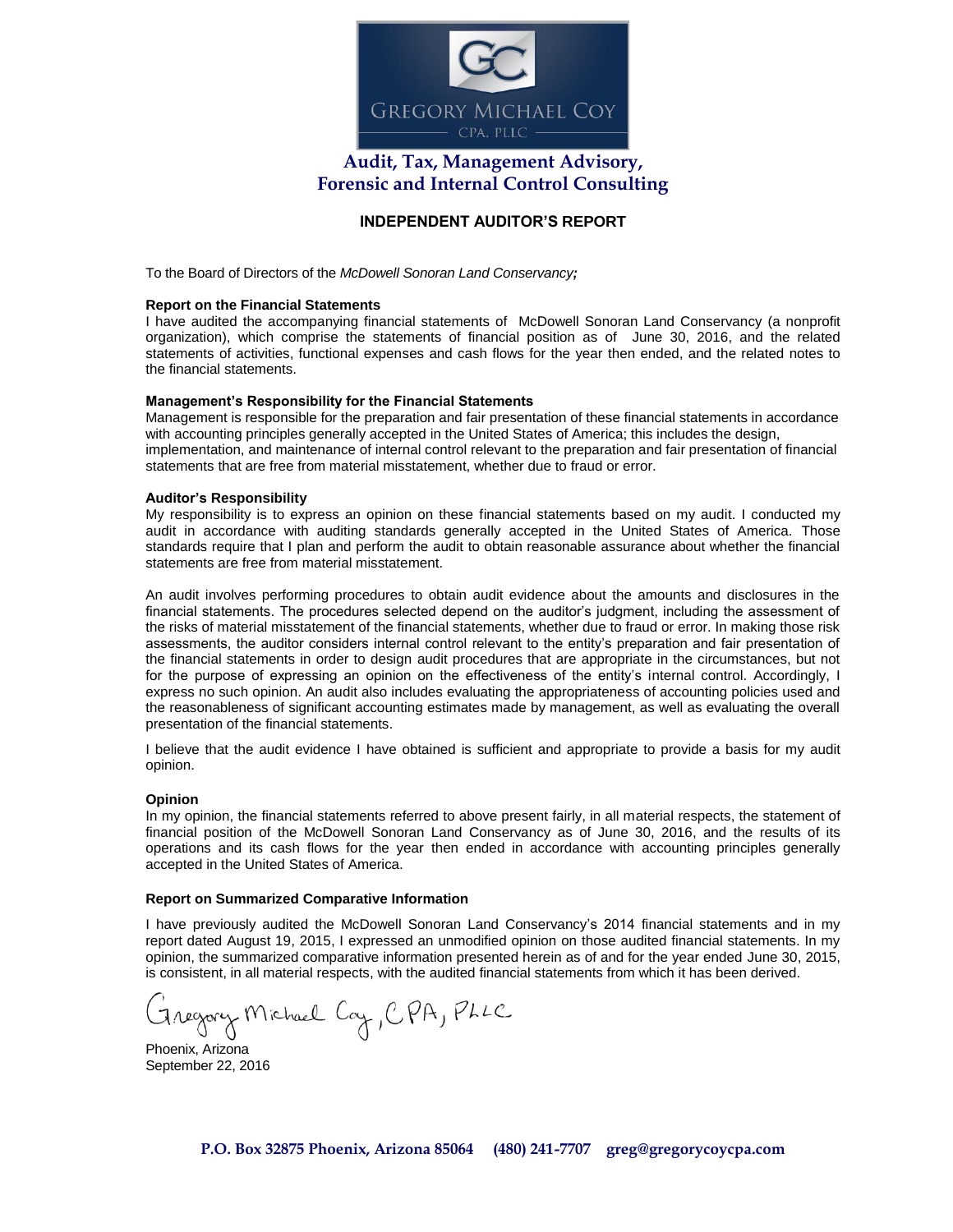### **STATEMENT OF FINANCIAL POSITION**

June 30, 2016 (with comparative totals for June 30, 2015)

### A S S E T S

|                                 | 2016            |    | 2015      |
|---------------------------------|-----------------|----|-----------|
| <b>CURRENT ASSETS</b>           |                 |    |           |
| Cash                            | 146,575         | -S | 104,931   |
| Accounts receivable             | 315             |    | 693       |
| Contributions receivable        | 180,955         |    | 238,042   |
| Inventory                       | 12,406          |    | 9,965     |
| Prepaid expenses                | 10,835          |    | 9,156     |
| <b>TOTAL CURRENT ASSETS</b>     | 351,086         |    | 362,787   |
|                                 |                 |    |           |
| <b>CONTRIBUTIONS RECEIVABLE</b> | 19,286          |    | 123,583   |
| PROPERTY AND EQUIPMENT, net     | 42,637          |    | 56,409    |
| <b>INVESTMENTS</b>              | 400,270         |    | 522,141   |
| <b>INTANGIBLE ASSETS, net</b>   | 1,053           |    | 4,213     |
| LAND HELD FOR CONSERVATION      | 383,500         |    | 383,500   |
| <b>TOTAL ASSETS</b>             | 1,197,832<br>\$ | \$ | 1,452,633 |

### LIABILITIES AND NET ASSETS

| <b>CURRENT LIABILITIES</b>       |                 |    |           |
|----------------------------------|-----------------|----|-----------|
| Accounts payable                 | \$<br>6,667     | -S | 4,160     |
| Accrued expenses                 | 26,723          |    | 20,949    |
| <b>TOTAL CURRENT LIABILITIES</b> | 33,390          |    | 25,109    |
| NET ASSETS                       |                 |    |           |
| Unrestricted, undesignated       | 45,357          |    | 61,686    |
| Unrestricted, designated         | 214,193         |    | 339,193   |
| Unrestricted                     | 259,550         |    | 400,879   |
| Temporarily restricted           | 312,733         |    | 458,286   |
| Permanently restricted           | 592,159         |    | 568,359   |
| <b>TOTAL NET ASSETS</b>          | 1,164,442       |    | 1,427,524 |
| TOTAL LIABILITIES AND NET ASSETS | \$<br>1,197,832 | S. | 1,452,633 |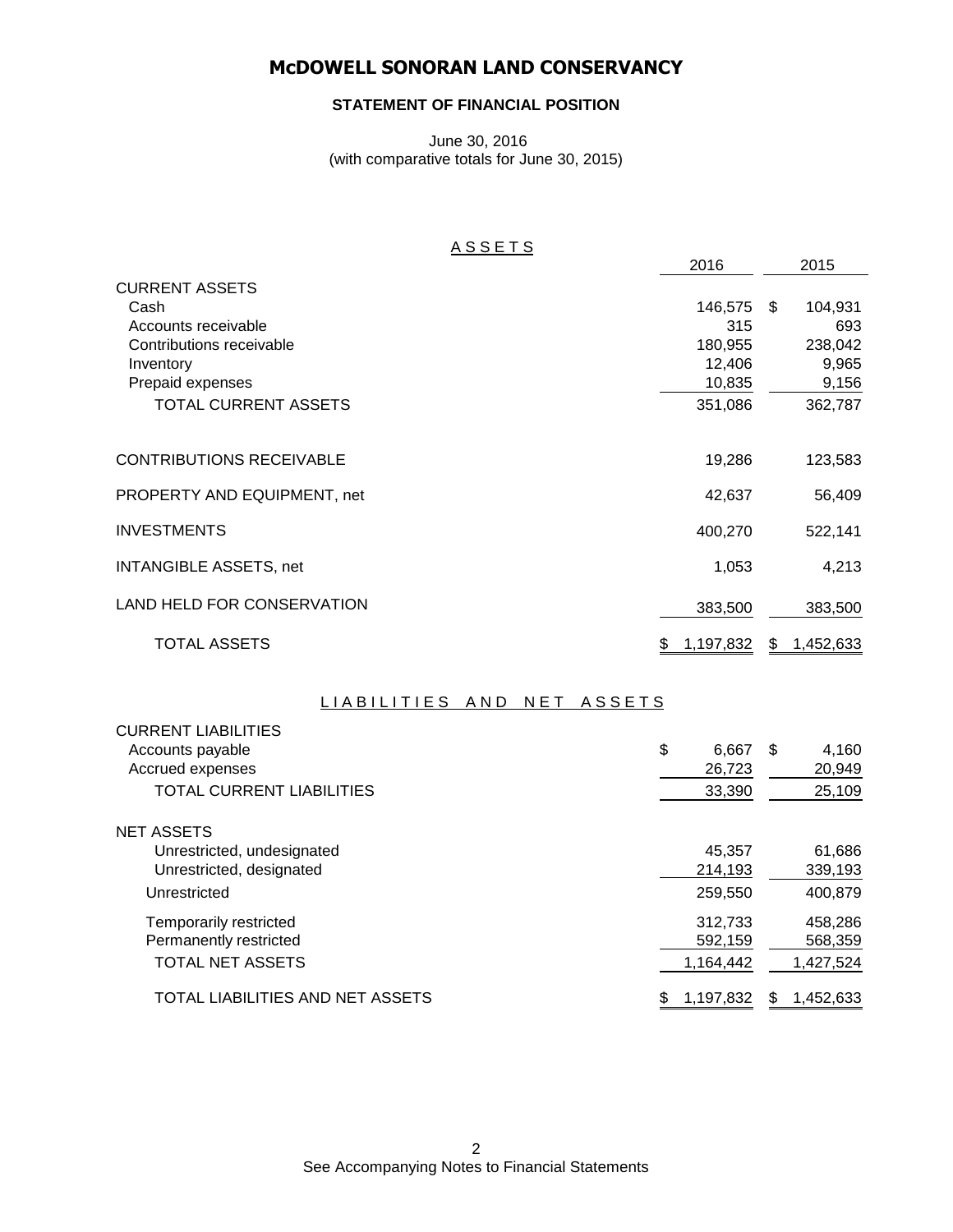### **STATEMENT OF ACTIVITIES**

Year ended June 30, 2016 (with comparative totals for the year ended June 30, 2015)

|                                                                                                                                                                                                                                                                                      |                                                           |                                                      |                           |                                                                                | <b>Totals</b> |                                                                      |
|--------------------------------------------------------------------------------------------------------------------------------------------------------------------------------------------------------------------------------------------------------------------------------------|-----------------------------------------------------------|------------------------------------------------------|---------------------------|--------------------------------------------------------------------------------|---------------|----------------------------------------------------------------------|
|                                                                                                                                                                                                                                                                                      | Unrestricted                                              | Temporarily<br>Restricted                            | Permanently<br>Restricted | 2016                                                                           |               | 2015                                                                 |
| <b>SUPPORT AND REVENUE</b><br>Contributed volunteer services<br>Contributed rent<br>Other contributed materials and services<br>Contributions<br>Program service revenue<br>Net realized and unrealized gains (losses)<br>Interest income<br>Merchandise sales, net of cost of sales | \$<br>1,329,001<br>345,597<br>17,357<br>(6, 583)<br>1,208 | \$<br>44,112<br>20,370<br>59,498<br>(8,675)<br>1,892 | \$<br>23,800              | \$<br>1,329,001<br>44,112<br>20,370<br>428,895<br>17,357<br>(15, 258)<br>3,100 | \$            | 1,107,791<br>42,648<br>16,832<br>748,457<br>14,379<br>2,311<br>4,901 |
| Total support and revenue before special<br>events and net assets released from<br>restrictions                                                                                                                                                                                      | 5,039<br>1,691,619                                        | 117,197                                              | 23,800                    | 5,039<br>1,832,616                                                             |               | 2,983<br>1,940,302                                                   |
| Special events<br>Revenue from special events<br>Less costs of direct donor benefits                                                                                                                                                                                                 |                                                           |                                                      |                           |                                                                                |               | 2,010<br>$\blacksquare$                                              |
| Gross profit (loss) on special events<br>Net assets released from restrictions                                                                                                                                                                                                       | 262,750                                                   | (262, 750)                                           |                           |                                                                                |               | 2,010                                                                |
| TOTAL SUPPORT AND REVENUE                                                                                                                                                                                                                                                            | 1,954,369                                                 | (145, 553)                                           | 23,800                    | 1,832,616                                                                      |               | 1,942,312                                                            |
| <b>EXPENSES</b><br>Program services:<br>Stewardship<br>Contribution of property<br>Advocacy                                                                                                                                                                                          | 1,757,077<br>40,606                                       |                                                      |                           | 1,757,077<br>40,606                                                            |               | 1,420,940<br>93,378<br>38,786                                        |
| Total program services                                                                                                                                                                                                                                                               | 1,797,683                                                 |                                                      |                           | 1,797,683                                                                      |               | 1,553,104                                                            |
| Supporting services:<br>Management and general<br>Fundraising                                                                                                                                                                                                                        | 116,320<br>181,695                                        |                                                      |                           | 116,320<br>181,695                                                             |               | 145,253<br>148,654                                                   |
| Total supporting services                                                                                                                                                                                                                                                            | 298,015                                                   |                                                      |                           | 298,015                                                                        |               | 293,907                                                              |
| <b>TOTAL EXPENSES</b>                                                                                                                                                                                                                                                                | 2,095,698                                                 |                                                      |                           | 2,095,698                                                                      |               | 1,847,011                                                            |
| CHANGE IN NET ASSETS                                                                                                                                                                                                                                                                 | (141, 329)                                                | (145, 553)                                           | 23,800                    | (263, 082)                                                                     |               | 95,301                                                               |
| NET ASSETS, BEGINNING OF YEAR                                                                                                                                                                                                                                                        | 400,879                                                   | 458,286                                              | 568,359                   | 1,427,524                                                                      |               | 1,332,223                                                            |
| NET ASSETS, END OF YEAR                                                                                                                                                                                                                                                              | \$<br>259,550                                             | \$<br>312,733                                        | \$<br>592,159             | \$<br>1,164,442                                                                | \$            | 1,427,524                                                            |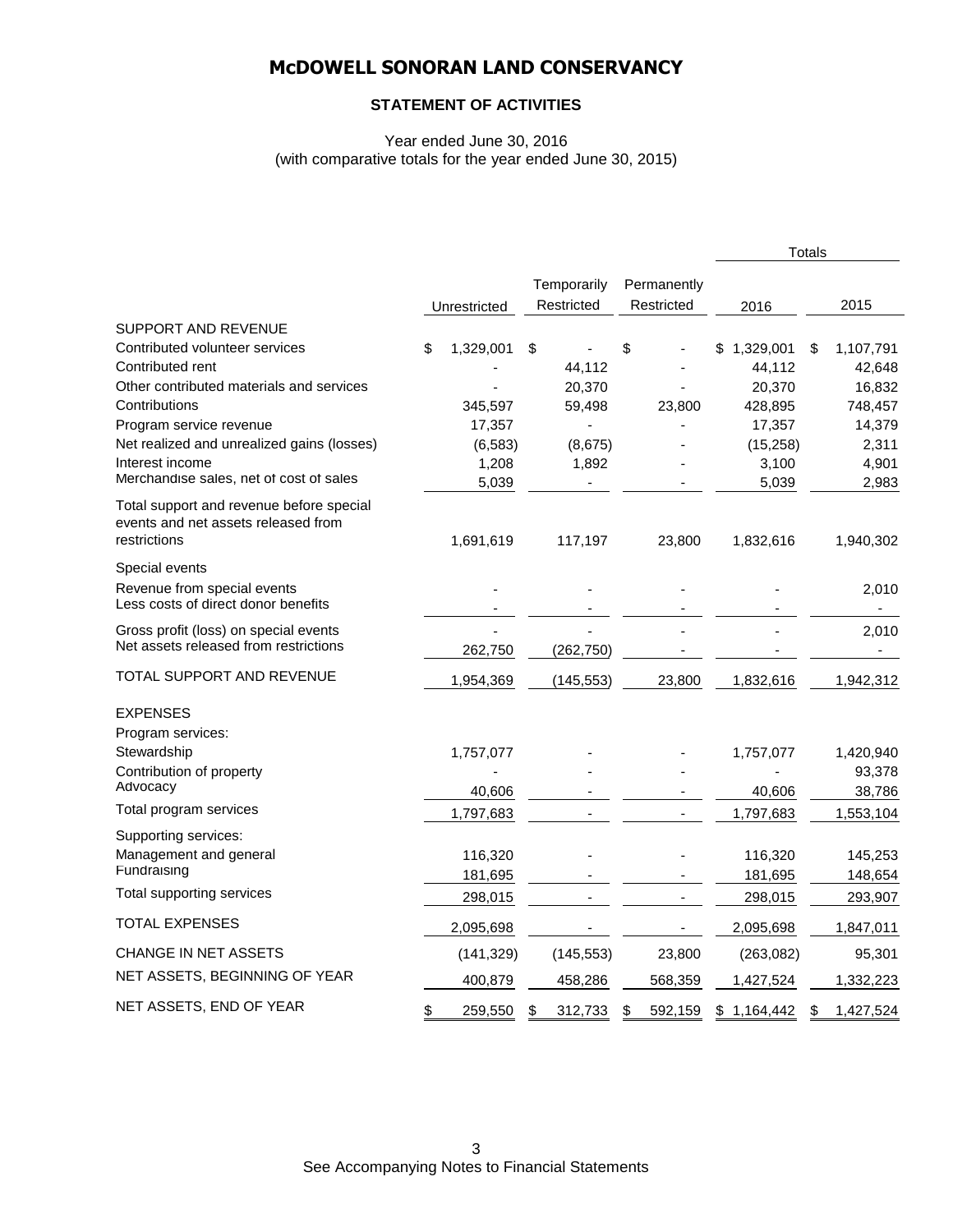### **STATEMENT OF FUNCTIONAL EXPENSE**

Year ended June 30, 2016 (with comparative totals for the year ended June 30, 2015)

|                                         |             |                             |              |                     |                           | <b>Supporting Services</b> |                        |                       |   |           |
|-----------------------------------------|-------------|-----------------------------|--------------|---------------------|---------------------------|----------------------------|------------------------|-----------------------|---|-----------|
|                                         |             |                             |              | Total               |                           |                            | Total                  | <b>Total Expenses</b> |   |           |
|                                         | Stewardship | Contribution of<br>Property | Advocacy     | Program<br>Services | Management<br>and General | Fundraising                | Supporting<br>Services | 2016                  |   | 2015      |
| Salaries, payroll taxes and benefits \$ | 297,513 \$  |                             | \$<br>6,933  | \$<br>304,446       | \$<br>51,065              | \$<br>127,212              | \$<br>178,277 \$       | 482,723 \$            |   | 403,147   |
| Copier lease                            | 1,426       |                             |              | 1,426               | 253                       | 706                        | 959                    | 2,385                 |   | 9,616     |
| Telephone and internet                  | 2,911       |                             |              | 2,911               | 620                       | 1,159                      | 1,779                  | 4,690                 |   | 4,394     |
| Depreciation and amortization           |             |                             |              |                     | 16,932                    |                            | 16,932                 | 16,932                |   | 15,252    |
| Occupancy                               | 34,390      |                             |              | 34,390              | 5,803                     | 16,434                     | 22,237                 | 56,627                |   | 47,201    |
| Supplies and materials                  | 6,617       |                             |              | 6,617               | 1,175                     | 2,207                      | 3,382                  | 9,999                 |   | 18,360    |
| Fundraising                             |             |                             |              |                     |                           | 31,718                     | 31,718                 | 31,718                |   | 31,758    |
| Program Services                        | 1,412,055   | ۰                           | 33,673       | 1,445,728           |                           | ٠                          |                        | 1,445,728             |   | 1,267,130 |
| Professional fees                       |             |                             |              |                     | 17,845                    |                            | 17,845                 | 17,845                |   | 20,915    |
| Dues, subs and meetings                 |             |                             |              |                     | 1,375                     | 1,056                      | 2,431                  | 2,431                 |   | 3,664     |
| Insurance                               | 2,165       |                             |              | 2,165               | 4,650                     | 1,203                      | 5,853                  | 8,018                 |   | 6,288     |
| Bank, CC and payroll fees               |             |                             |              |                     | 8,092                     |                            | 8,092                  | 8,092                 |   | 9,890     |
| Postage and printing                    | $\sim$      |                             |              | ۰                   | 1,713                     |                            | 1,713                  | 1,713                 |   | 1,529     |
| Other expense                           |             | ٠                           |              |                     | 6,797                     | $\overline{\phantom{a}}$   | 6,797                  | 6,797                 |   | 7,867     |
|                                         | 1,757,077   | \$                          | \$<br>40,606 | \$1,797,683         | \$<br>116,320             | \$<br>181,695              | \$<br>298,015          | \$<br>2,095,698       | S | 1,847,011 |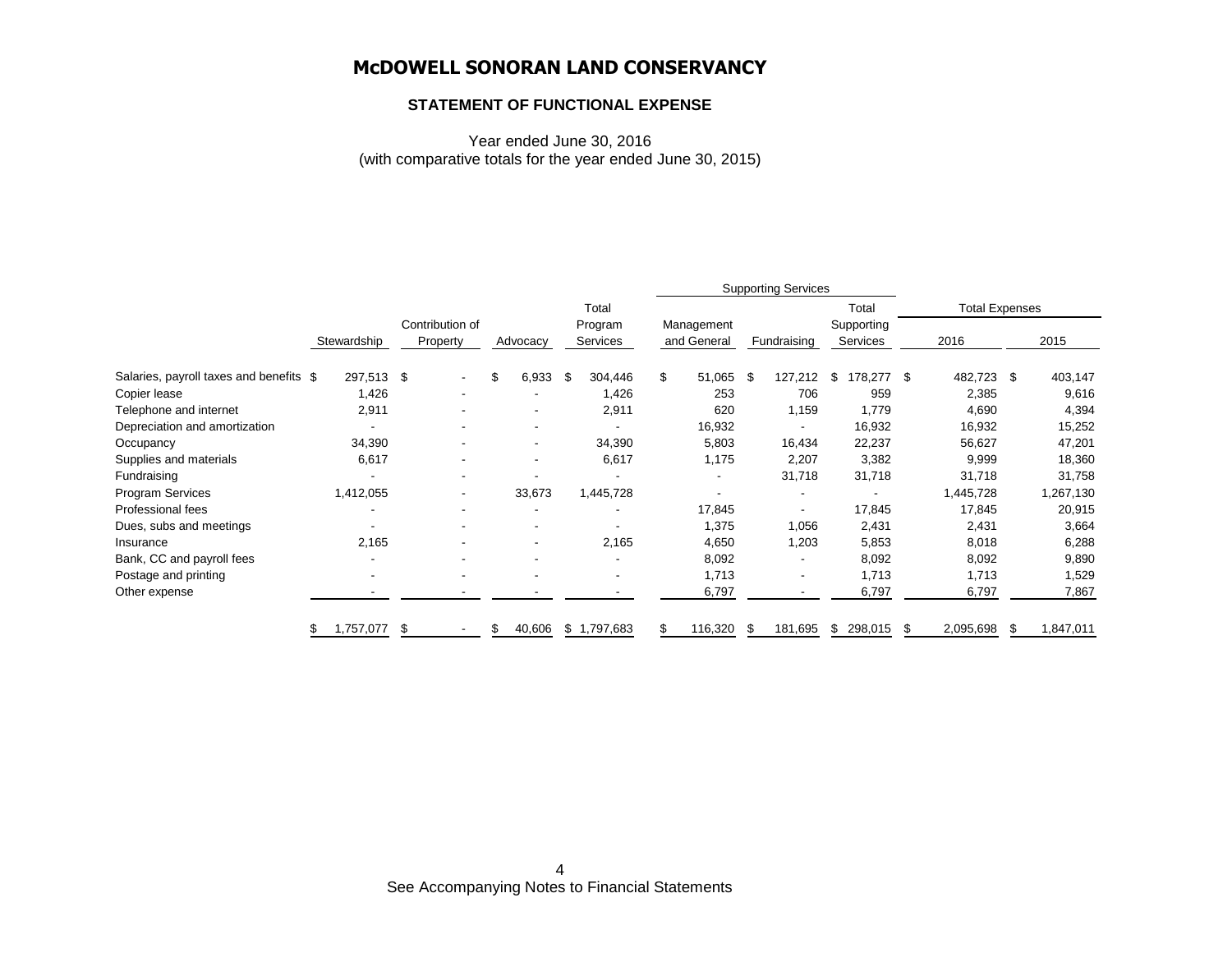### **STATEMENT OF CASH FLOWS**

Year ended June 30, 2016 (with comparative totals for the year ended June 30, 2015)

|                                                          | 2016                 | 2015          |
|----------------------------------------------------------|----------------------|---------------|
| CASH FLOWS FROM OPERATING ACTIVITIES                     |                      |               |
| Change in net assets                                     | \$<br>$(263,082)$ \$ | 95,301        |
| Adjustment to reconcile change in net assets to net cash |                      |               |
| provided by operating activities:                        |                      |               |
| Depreciation and amortization                            | 16,932               | 15,252        |
| Net realized and unrealized (gain)/loss on investments   | 15,258               | (2,311)       |
| Contribution of property to City of Scottsdale           |                      | 93,378        |
| Changes in operating assets and liabilities:             |                      |               |
| Decrease (increase) in:                                  |                      |               |
| Accounts receivable                                      | 378                  | 2,091         |
| Contributions receivable                                 | 161,384              | (214, 291)    |
| Inventory                                                | (2, 441)             | (4,610)       |
| Prepaid expenses                                         | (1,679)              | 237           |
| Increase (decrease) in:                                  |                      |               |
| Accounts payable                                         | 2,507                | 1,058         |
| Accrued expenses                                         | 5,774                | 1,332         |
| Net cash provided by (used in) operating activities      | (64, 969)            | (12, 563)     |
| CASH FLOWS FROM INVESTING ACTIVITIES                     |                      |               |
| Purchases of investments                                 |                      | (24, 807)     |
| Proceeds from investments                                | 106,613              |               |
| Purchases of property and equipment                      |                      | (38, 678)     |
| Net cash used in investing activities                    | 106,613              | (63, 485)     |
| <b>NET CHANGE IN CASH</b>                                | 41,644               | (76, 048)     |
| CASH, BEGINNING OF YEAR                                  | 104,931              | 180,979       |
| CASH, END OF YEAR                                        | \$<br>146,575        | \$<br>104,931 |
| SUPPLEMENTAL DISCLOSURES:                                |                      |               |
| Cash paid for interest                                   | \$                   | \$            |
| Cash paid for income taxes                               | \$                   | \$            |
| Non-cash financing activities:                           |                      |               |
| Contribution of property                                 | \$                   | \$<br>93,378  |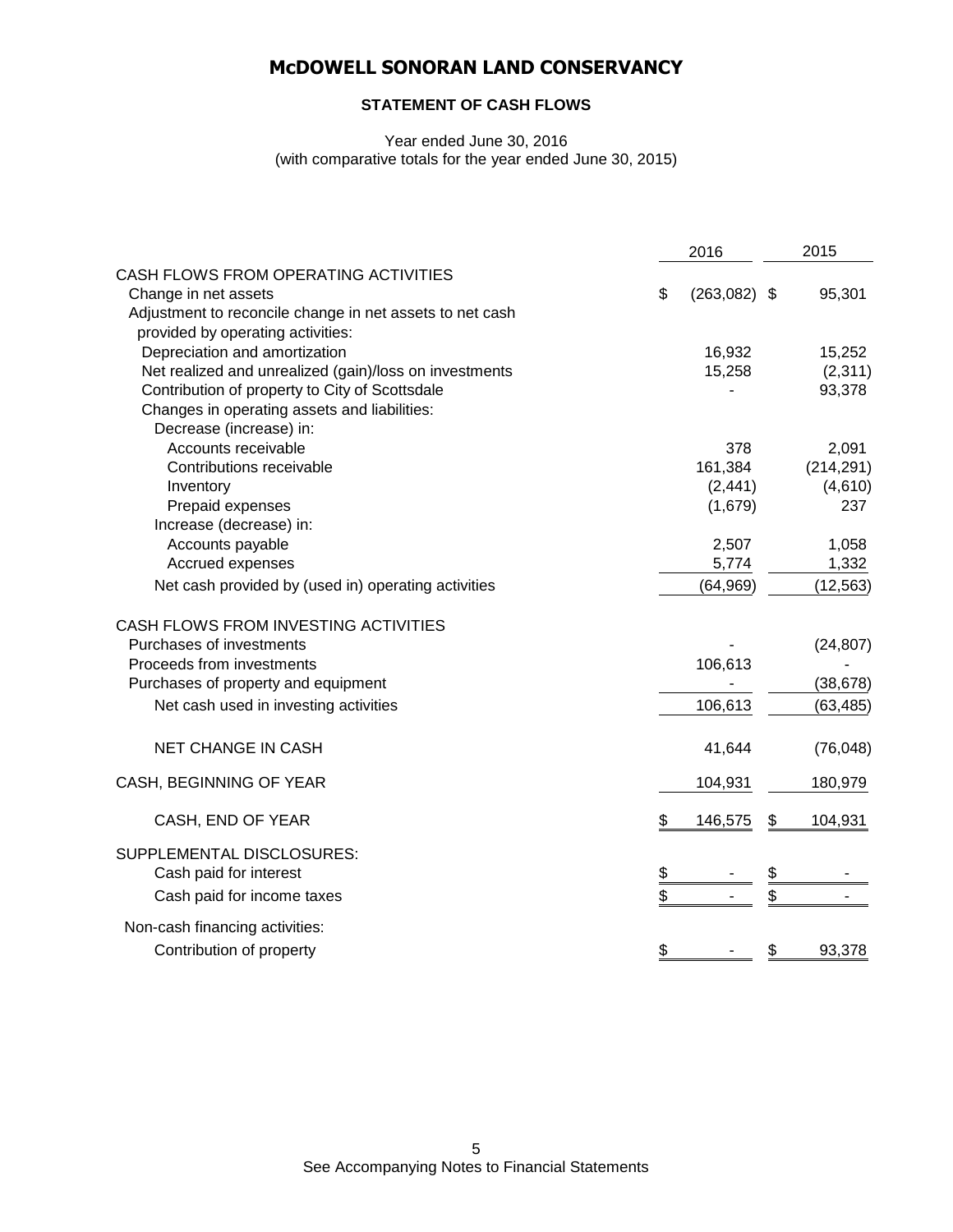### NOTES TO FINANCIAL STATEMENTS

Year Ended June 30, 2016 (with comparative totals for the year ended June 30, 2015)

#### **(1) Organization purpose and summary of significant accounting policies**

*Organization purpose* – *McDowell Sonoran Land Conservancy* (the "Conservancy") is an Arizona nonprofit corporation incorporated in January 1991 and is located in Scottsdale, Arizona. The Conservancy's mission is to champion the sustainability of the McDowell Sonoran Preserve for the benefit of this and future generations. As Stewards, we connect the community to the Preserve through education, research, advocacy, partnerships and safe, respectful access. The Conservancy operates under the trade name of the McDowell Sonoran Conservancy. Program services include:

*Stewardship –* to create, maintain and enhance operational structures and policies to provide a solid base for achieving the Conservancy's goals of desert preservation and stewardship. The Conservancy accomplishes its Stewardship mission and delivers program services through ten volunteer Steward programs. Its research mission is to conduct ecological and historical research and monitoring through our McDowell Sonoran Field Institute that informs the ongoing management of the Preserve and our education efforts. Research is administered through the Citizen Scientist program, in conjunction with the Conservancy's Field Institute. The Conservancy's Education mission is to offer and promote community educational programs on the necessity for and the methods to achieve an appreciation, preservation, and stewardship of our natural environment. Education programming is delivered by the Tour program, Nature Guides program, Pathfinders program, and Steward Education program. Preserve stewardship is undertaken by the Patrol program and the Construction and Maintenance program.

*Advocacy* – to develop systems and procedures that influence public officials, community opinion, and the private sector to establish a regional open space system for the preservation of the flora, fauna, and the archaeological and historical resources, with appropriate public access.

*Other services* – the Conservancy works in cooperation with the City of Scottsdale and its Preservation division, helping to educate the public, coordinate volunteers, advocate land preservation, and acquire land for preservation purposes. The Conservancy also works with other organizations to promote the Conservancy's vision, including Arizona State University, Scottsdale Community College, Arizona Game and Fish Department, and Arizona Geological Survey.

The significant accounting policies followed by the Conservancy are as follows:

*Basis of presentation* - The Conservancy is required to report information regarding its financial position and activities according to three classes of net assets: unrestricted net assets, temporarily restricted net assets, and permanently restricted net assets.

*Use of estimates* - The preparation of financial statements in conformity with U.S. generally accepted accounting principles requires management to make estimates and assumptions that affect the reported amounts of assets and liabilities and disclosure of contingent assets and liabilities at the date of the financial statements and reported amounts of revenues and expenses during the reporting period. Due to their prospective nature, actual results could differ from those estimates.

*Prior period summarized information* - The financial statements include certain prior year summarized comparative information in total, but not by net asset class. Such information does not include sufficient detail to constitute a presentation in conformity with U.S. generally accepted accounting principles. Accordingly, such information should be read in conjunction with the financial statements for the year ended June 30, 2015, from which the summarized information was derived.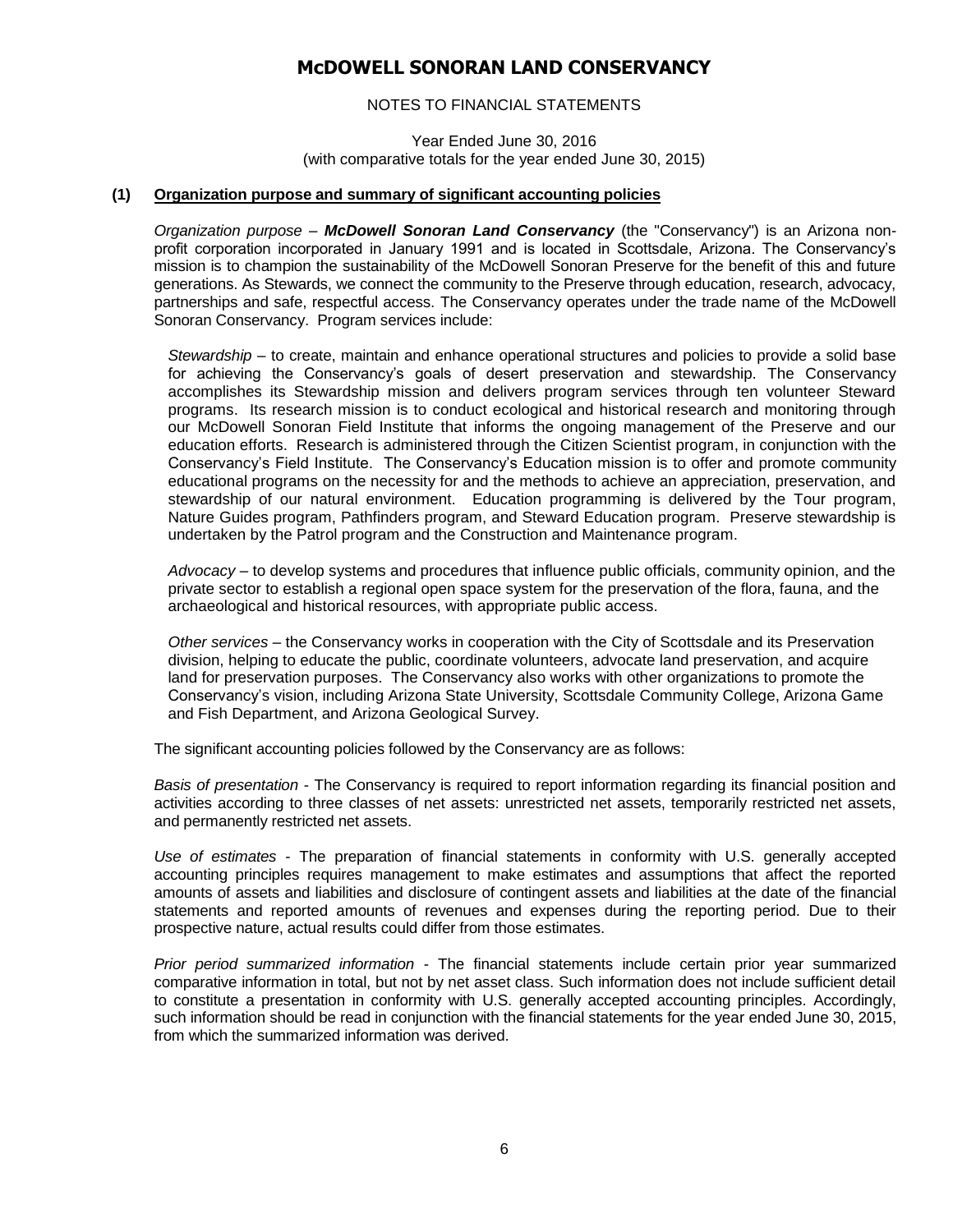### NOTES TO FINANCIAL STATEMENTS

Year Ended June 30, 2016 (with comparative totals for the year ended June 30, 2015)

#### **(1) Organization purpose and summary of significant accounting policies - continued**

*Cash* - Cash includes cash and, at times, cash equivalents consisting of highly liquid financial instruments purchased with original maturities of three months or less. Deposits at financial institutions are insured in limited amounts by the Federal Deposit Insurance Corporation (FDIC). The Organization maintains cash balances at financial institutions which may, at times, exceed the amount insured by the Federal Deposit Insurance Corporation (FDIC), and therefore, the Organization is at risk of loss of these funds should the financial institution become insolvent.

*Accounts receivable* – Accounts receivable consist of program service fees and exchange transaction revenue due within one year. The Conservancy, at times, grants credit without collateral to its funders. Management provides for probable uncollectible amounts through a charge to earnings and a credit to a valuation allowance based on its assessment of the current status of individual balances. Balances that are still outstanding after management has used reasonable collection efforts are written off through a charge to the valuation allowance and a credit to accounts receivable. Although the Conservancy does not require collateral on its accounts receivable, credit risk with respect to accounts receivable is limited due to the fact that accounts receivable are not significant in amount at June 30, 2016 and 2015. At June 30, 2016 and 2015, management considers the accounts receivable to be fully collectible and, therefore, no allowance for doubtful accounts has been provided.

*Contributions receivable* - Unconditional promises to give (contributions receivable) are recognized as revenues in the period the promise is received and as assets, decreases of liabilities, or expenses depending on the form of the benefits received. Conditional promises to give are recognized only when the conditions on which they depend are substantially met. Unconditional promises to give that are to be collected within one year are recorded at net realizable value. Unconditional promises to give that are expected to be collected in future years are recorded at the present value of their estimated future cash flows. The discounts on those amounts are computed using rates applicable to the years in which the promises are received. At June 30, 2016, the discount rate on long term contributions receivable was approximately 2% for contributions receivable in future years. Management provides for probable uncollectible amounts through a charge to earnings and a credit to a valuation allowance based on their assessment of the current status of individual accounts. Balances that are still outstanding after management has used reasonable collection efforts are written off through a charge to the valuation allowance and a credit to receivables.

*Inventory* – Inventories consists of items held for sale (primarily books, clothing, posters and other small items) and are recorded at cost on a first-in first-out basis.

*Property and equipment and related depreciation* - Purchased property and equipment is valued at cost and donated property and equipment is recorded at fair value at the date of the gift to the Conservancy. Maintenance and repairs are charged to operations when incurred. Betterments and renewals in excess of \$3,000 are capitalized. When property and equipment is sold or otherwise disposed of, the asset account and related accumulated depreciation account are relieved, and any gain or loss is included in operations. Depreciation of property and equipment is computed on a straight-line basis over the following estimated useful lives:

Furniture, fixtures and equipment 3 to 7 years Leasehold improvements **10** years 10 years 10 years 10 years 10 years 10 years 10 years 10 years 10 years 10 years 10 years 10 years 10 years 10 years 10 years 10 years 10 years 10 years 10 years 10 years 10 years 10 years website 3 years 3 years 3 years 3 years 3 years 3 years 3 years 3 years 3 years 3 years 3 years 3 years 3 years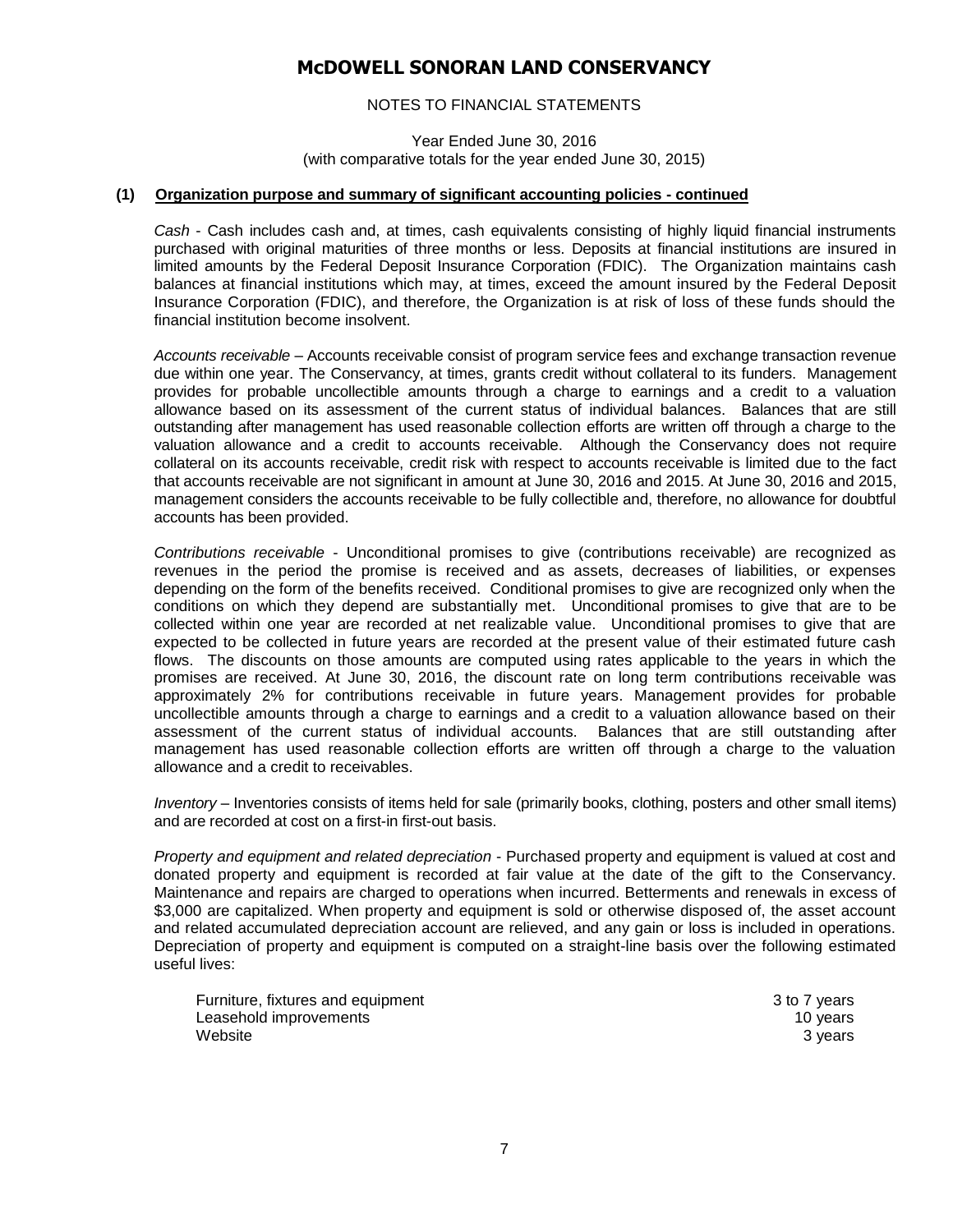### NOTES TO FINANCIAL STATEMENTS

Year Ended June 30, 2016 (with comparative totals for the year ended June 30, 2015)

#### **(1) Organization purpose and summary of significant accounting policies - continued**

Donations of property and equipment are recorded as contributions at their estimated fair value at the date of the donation. Such donations are reported as increases in unrestricted net assets unless the donor has restricted the donated asset for a specific purpose. Assets donated with explicit restrictions regarding their use and contributions of cash that must be used to acquire property and equipment are reported as restricted contributions absent donor stipulations regarding how long those donated assets must be maintained. The Conservancy reports expirations of donor restrictions when the donated or acquired assets are placed in service as instructed by the donor. The Conservancy reclassifies temporarily restricted net assets to unrestricted net assets at that time.

*Land held for conservation* – Land held for conservation consists of certain undeveloped desert land located in the City of Scottsdale, AZ and held for the purpose of conservation. The land was donated to the Conservancy and is recorded at the fair value of the land at the date of gift. The land is donor restricted to be maintained in perpetuity and is included in the Conservancy's permanently restricted net assets at June 30, 2016 and 2015.

*Intangible assets* – Intangible assets are valued at cost or, if donated, at fair value at the date of the gift to the Conservancy. Intangible assets consist of a logo that was designed for the Conservancy during 2011 and is recorded at the estimated fair value of \$15,800 for the design and other services donated to organization. The logo is amortized on a straight-line basis over its estimated useful life of 5 years. Accumulated amortization is \$14,747 and \$11,587 for the years ended June 30, 2016 and 2015, respectively. Amortization expense is \$3,160 for the years ended June 30, 2016 and 2015, and is included in depreciation and amortization expense on the accompanying statement of functional expenses. Estimated annual amortization expense is \$1,053 and \$0 for the years ended June 30, 2016 and 2017, respectively.

*Impairment of long-lived assets* – The Conservancy accounts for long-lived assets in accordance with the provisions of, *Accounting for the Impairment of Long-Lived Assets.* This accounting standard requires that long-lived assets be reviewed for impairment whenever events or changes in circumstances indicate that the carrying amount of an asset may not be recoverable. Recoverability of assets to be held and used is measured by a comparison of the carrying amount of an asset to future cash flows to be expected to be generated by the asset. If such assets are considered to be impaired, the impairment to be recognized is measured by the amount by which the carrying value of the assets exceeds the fair value of the assets. Assets to be disposed of are reported at the lower of the carrying amount or fair value less costs to sell. Management believes that no long-lived assets have any impairment of value.

*Revenue recognition* - The Conservancy recognizes program services revenue as services are rendered. Funding sources may, at their discretion, request reimbursement for expenses or return of funds, or both, as a result of noncompliance by the Conservancy with terms of the grant or contract. Merchandise sales are recognized as earned when goods are sold. Merchandise sales of \$5,039 and \$2,983 are presented net of cost of sales of \$13,068 and \$13,924, for the years ended June 30, 2016 and June 30, 2015, respectively.

*Contributions* - Contributions received are recorded as unrestricted, temporarily restricted, or permanently restricted support depending on the existence and/or nature of any donor restrictions. All donor-restricted support is reported as an increase in temporarily or permanently restricted net assets depending on the nature of the restriction. When a restriction expires (that is, when a stipulated time restriction ends or purpose restriction is accomplished), temporarily restricted net assets are reclassified to unrestricted net assets and reported in the Statement of Activities as net assets are released from restrictions.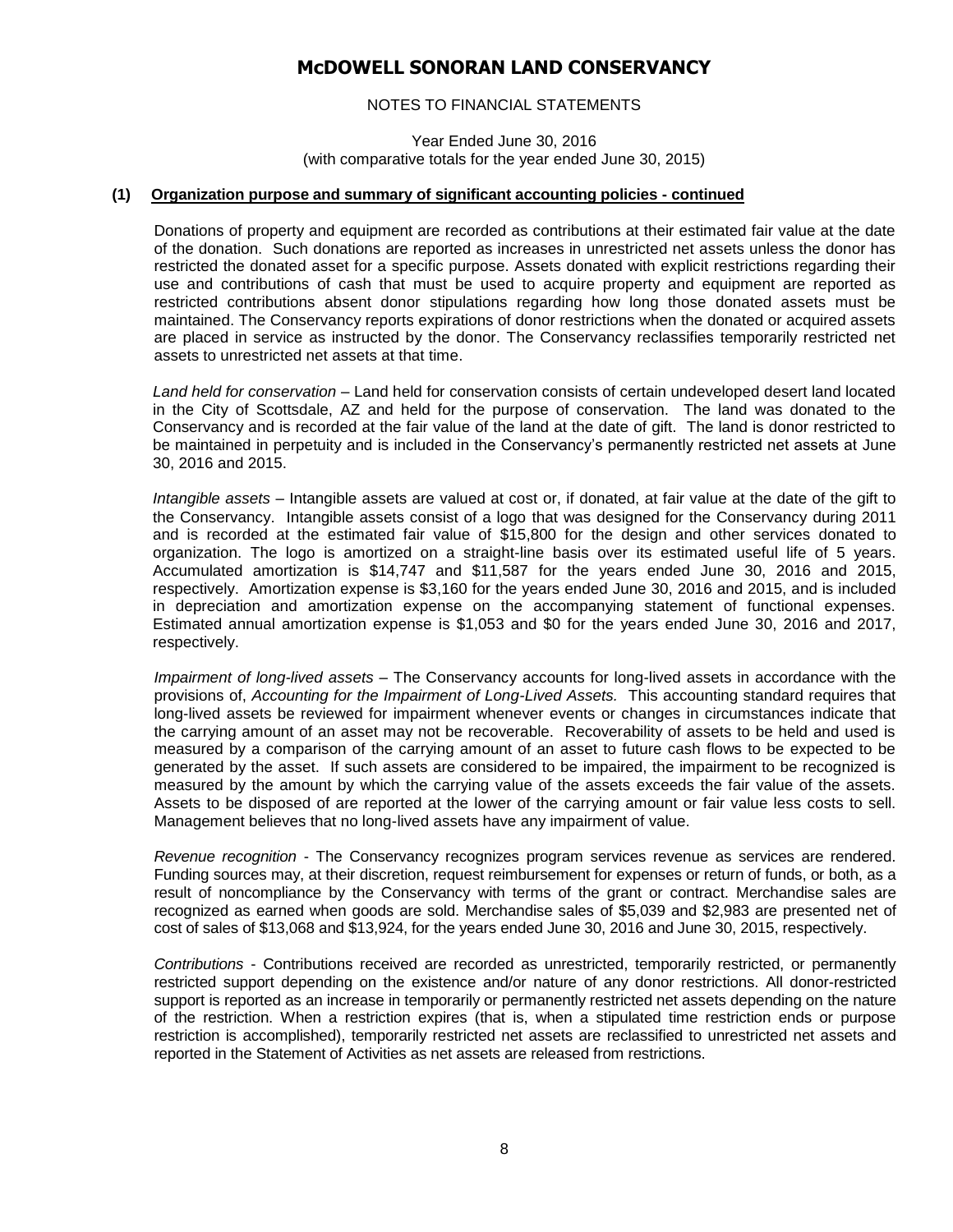### NOTES TO FINANCIAL STATEMENTS

Year Ended June 30, 2016 (with comparative totals for the year ended June 30, 2015)

#### **(1) Organization purpose and summary of significant accounting policies - continued**

*Donated materials and services* - Donated materials and professional services are recorded at their estimated values if they enhance the Conservancy's nonfinancial assets or require specialized skills that the Conservancy would normally purchase, if not provided by donation. The Conservancy recognized approximately \$1,329,001 (73% of total revenue) and \$1,107,791 (57% of total revenue) of time that was contributed during the years ended June 30, 2016 and 2015, respectively, by the Conservancy's Stewards and others whose services met the recognition criteria. Other volunteers donate a significant amount of time to the Conservancy's program services. No amounts have been reflected in the financial statements for these other volunteer services, since they did not meet the recognition requirements under generally accepted accounting standards.

*Special events revenue* - The Conservancy conducts special events in which a portion of the gross proceeds paid by the participant represents payment for the direct cost of the benefits received by the participant at the event. Unless a verifiable, objective means exists to demonstrate otherwise, the fair value of meals and entertainment provided at special events is measured at the actual cost to the Conservancy. The direct costs of the special events, which ultimately benefit the donor rather than the Conservancy, are recorded as costs of direct donor benefits in the accompanying statement of activities.

*Functional allocation of expenses* - The costs of providing programs and other activities have been presented on a functional basis in the statements of activities and functional expenses. Directly identifiable expenses are charged to programs and supporting services. Certain costs have been allocated among the program and supporting services benefited based on management's estimate of time and/or resources devoted to each activity.

*Income tax status* - The Conservancy qualifies as a tax-exempt organization under Section 501(c)(3) of the Internal Revenue Code and, therefore, there is no provision for income taxes. In addition, the Conservancy qualifies for the charitable contribution deduction under Section 170 of the code and has been classified as an entity that is not a private foundation. Income determined to be unrelated business taxable income (UBTI) would be taxable.

The Conservancy has adopted *Accounting for Uncertainty in Income Taxes*. This standard clarifies the accounting for uncertainty in tax positions taken or expected to be taken in a tax return, including issues relating to financial statement recognition and measurement. This standard provides that the tax effects from an uncertain tax position can be recognized in the financial statements only if the position is "morelikely-than-not" to be sustained if the position were to be challenged by a taxing authority. The standard also provides guidance on measurement, classification, interest and penalties, and disclosure. The tax years ended 2013, 2014, and 2015 are still open to audit for both federal and state purposes. The Conservancy has processes presently in place to ensure the maintenance of its tax-exempt status; its exemption; to identify and report unrelated income; to determine its filing and tax obligations in jurisdictions for which it has nexus; and to identify and evaluate other matters that may be considered tax positions. The Conservancy has determined there is no impact on the accompanying financial statements related to the adoption of this standard.

*Subsequent events -* The Conservancy evaluated subsequent events after the statement of financial position date of June 30, 2016 through September 22, 2016 which was the date the Conservancy's financial statements were available to be issued. Other than those described below, no conditions were noted that did not exist as of June 30, 2016, but arose subsequent to that date.

 On July 13, 2016, the Conservancy entered into a lease agreement for a new facility that commences on September 1, 2016. The Conservancy received donated rent during 2016 at its current facility. (See Note 5).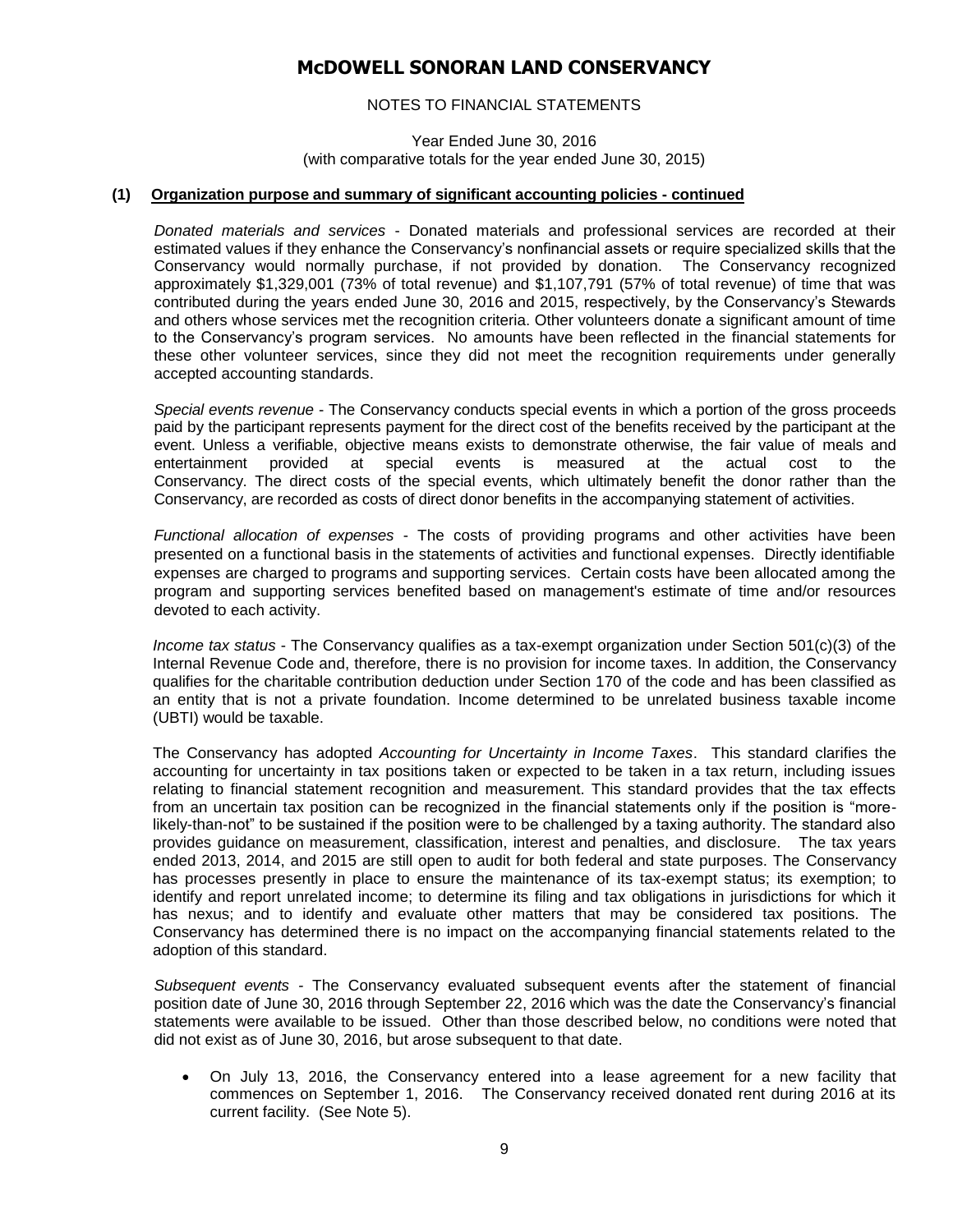### NOTES TO FINANCIAL STATEMENTS

Year Ended June 30, 2016 (with comparative totals for the year ended June 30, 2015)

#### **(2) Contributions receivables**

| Contributions receivable consist of:  | 2016          |   | 2015    |
|---------------------------------------|---------------|---|---------|
| Contributions due in less than 1 year | \$<br>180,955 | S | 240,542 |
| Contributions due in 1 to 5 years     | 24,602        |   | 129,674 |
| Gross contributions receivable        | 205,557       |   | 370,216 |
| Allowance                             |               |   | (2,500) |
| <b>Discount</b>                       | (5,316)       |   | (6,091) |
| Total contributions receivable, net   | 200.241       |   | 361,625 |

#### **(3) Investments and fair value measurements**

The Conservancy reports its investments in equity securities that have readily determinable fair values, and all investments in debt securities, at fair value. The fair values of investments are based on quoted market prices. Investments are exposed to various risks, such as interest rate, market, and credit risks. At June 30, 2016 and 2015, permanently restricted endowment investments are held in a pooled endowment fund at a local community foundation. Investments consist of permanently restricted donations made to the fund and the related unexpended net investment income (loss). Also see Note 7 "Permanently restricted net assets and endowment". At June 30, 2016 and 2015, the strategic reserve fund investments are unrestricted, board designated funds and are held in various mutual funds at financial institutions. During the year, the board approved a withdrawal from the strategic reserve fund of \$125,000 to fund operations. The strategic reserve fund investments are approximately 14% and 21% of total assets at June 30, 2016 and 2015, respectively.

| Investments consist of:                           | 2016 |         |   | 2015    |
|---------------------------------------------------|------|---------|---|---------|
| Permanently restricted endowment                  | S    | 208,659 | S | 184,859 |
| Temporarily restricted endowment                  |      | 11,339  |   | 27,322  |
| Unrestricted endowment                            |      | 9.200   |   | 8,312   |
| Strategic reserve fund investments (unrestricted) |      | 171,072 |   | 301,648 |
| Total investments                                 |      | 400.270 |   | 522.141 |

The Conservancy has adopted authoritative guidance related to *accounting for fair values of investments*. This standard defines fair value, establishes a framework for measuring fair value, and expands disclosure requirements. This standard defines fair value as the price that would be received to sell an asset or paid to transfer a liability (an "exit price") on the measurement date in the principal or most advantageous market for the asset or liability in an orderly transaction between market participants (with no compulsion to buy or sell). Based on the standard *accounting for fair values of investments,* the Conservancy has set up a valuation framework that provides a fair value hierarchy that prioritizes the inputs to valuation techniques used to measure fair value. The hierarchy gives the highest priority to unadjusted quoted prices in active markets for identical assets or liabilities (Level 1 measurements) and the lowest priority to unobservable inputs (Level 3 measurements).

The three levels of the fair value hierarchy are as follows:

*Level 1* Inputs to the valuation methodology are unadjusted quoted prices in active markets for identical assets or liabilities.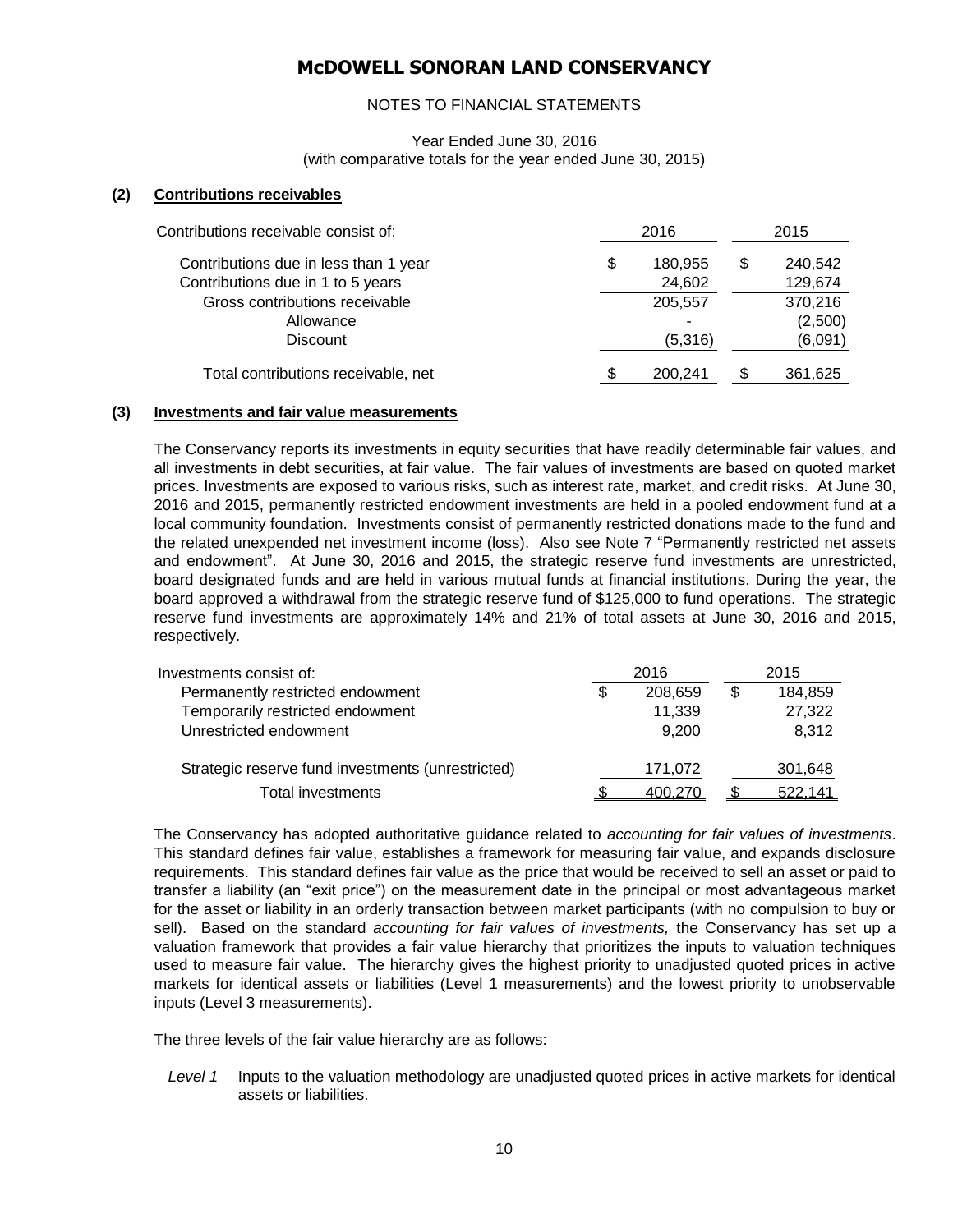### NOTES TO FINANCIAL STATEMENTS

Year Ended June 30, 2016 (with comparative totals for the year ended June 30, 2015)

### **(3) Investments and fair value measurements (continued)**

*Level 2* Inputs to the valuation methodology include:

- Quoted prices for similar assets or liabilities in active markets;
- Quoted prices for identical or similar assets or liabilities in inactive markets;
- Inputs other than quoted prices that are observable for the asset or liability (i.e., interest rates, yield curves, etc.);
- Inputs that are derived principally from or corroborated by observable market data by correlation or other means.

If the asset or liability has a specified (contractual) term, the Level 2 input must be observable for substantially the full term of the asset or liability.

*Level 3* Inputs to the valuation methodology are unobservable and significant to the fair value measurement.

Fair values of assets are measured as follows:

|                                       | Level 1 | Level 2 |    | Level 3 | Total   |
|---------------------------------------|---------|---------|----|---------|---------|
| Marketable fixed income mutual funds  | \$      |         | S  |         |         |
| Marketable domestic equities          | 61,241  |         |    |         | 61,241  |
| Marketable domestic mutual funds      | 152,903 |         |    |         | 152,903 |
| Marketable international mutual funds | 70,848  |         |    |         | 70,848  |
| Closely held equity securities        |         | 37,225  |    |         | 37,225  |
| Hedge funds                           |         | 68.046  |    |         | 68,046  |
| Other                                 |         | 10,007  |    |         | 10,007  |
| Total                                 | 284,992 | 115,278 | S. |         | 400,270 |

For assets and liabilities measured at fair value on a recurring basis, the fair value hierarchy requires the use of observable market data when available. In instances where inputs used to measure fair value fall into different levels of the fair value hierarchy, the fair value measurement has been determined based upon the lowest level input that is significant to the fair value measurement in its entirety.

### **(4) Property and equipment**

| Property and equipment consist of: | 2016         |     |            |
|------------------------------------|--------------|-----|------------|
| Cost or donated value:             |              |     |            |
| Furniture, fixtures and equipment  | \$<br>95.629 | \$. | 95.629     |
| Website                            | 54,391       |     | 54,391     |
| Leasehold improvements             | 24,314       |     | 24,314     |
| Total cost or donated value        | 174,334      |     | 174,334    |
| Accumulated depreciation           | (131,697)    |     | (117, 925) |
| Net property and equipment         | 42.637       |     | 56.409     |

In June 2015, self-constructed interpretive trail and related signs and benches in the amount of \$93,378 were donated to the City of Scottsdale.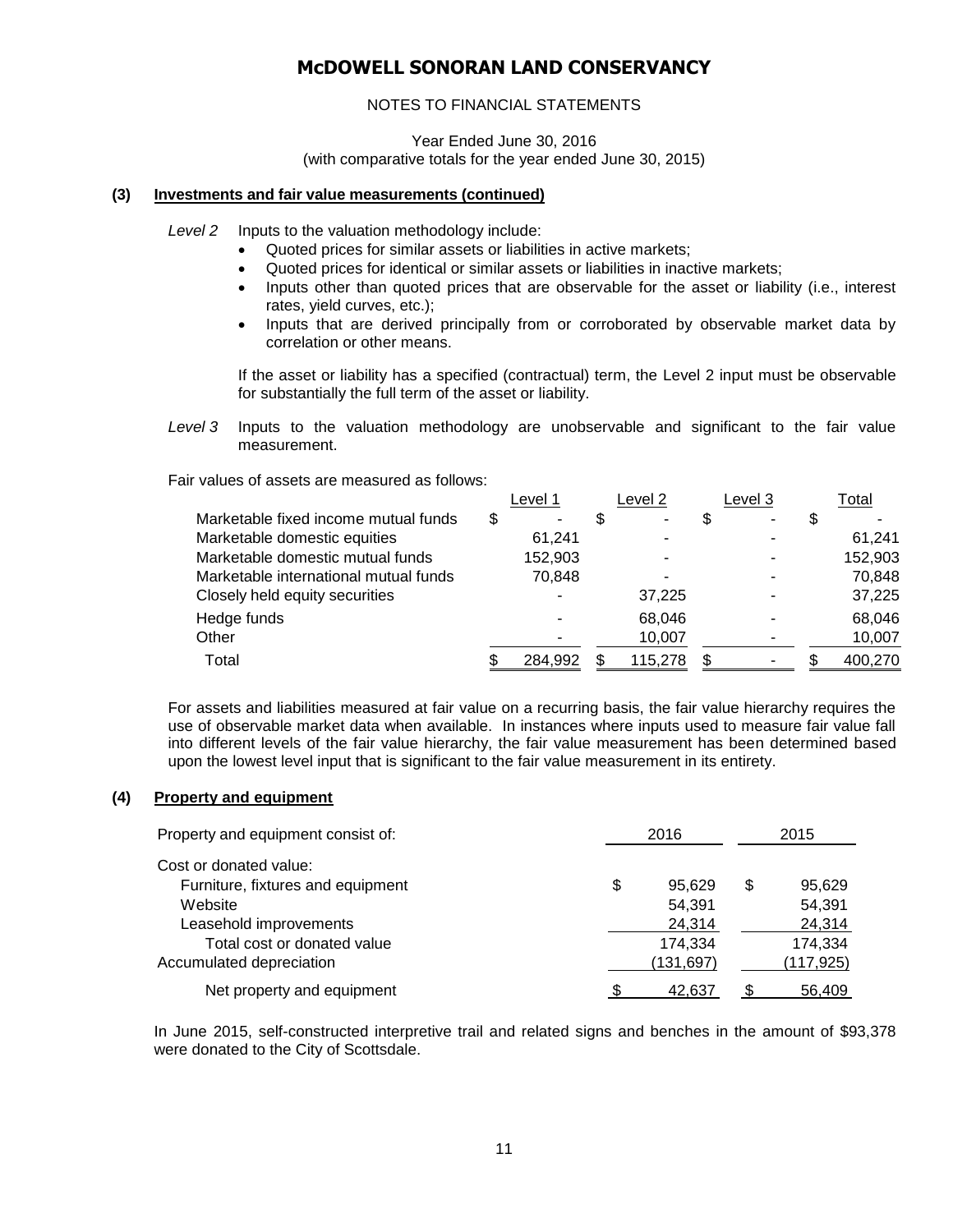### NOTES TO FINANCIAL STATEMENTS

Year Ended June 30, 2016 (with comparative totals for the year ended June 30, 2015)

#### **(4) Property and equipment (continued)**

Depreciation expense charged to operations is \$13,772 and \$12,092 for the years ended June 30, 2016 and 2015, respectively. Amortization expense of \$3,160 related to intangible assets for the years ended June 30, 2016 and 2015, is included in depreciation and amortization expense.

#### **(5) Lease commitments**

In October 2006, the Conservancy committed to a 10 year office lease. The property owner of the leased office agreed to donate the monthly rental and utility payments to the Conservancy at an estimated fair value of \$44,112 and \$42,648 per year for the years ended June 30, 2016 and 2015, respectively. In accordance with the terms of the lease, the Conservancy is required to pay certain annual common area maintenance and operating costs to the landlord. Common area maintenance and operating costs are \$4,223 and \$4,553, for the years ended June 30, 2016 and 2015, respectively. The lease ended in fiscal year 2017, was not renewed and the Conservancy entered into a lease agreement for a new facility in July 2016.

Minimum future lease payments (excluding the donated office space) under non-cancellable operating leases having remaining terms in excess of one year at June 30, 2016, are as follows:

| Years Ending June 30,               |             |
|-------------------------------------|-------------|
| 2017                                | \$<br>1,848 |
| 2018                                | 1,848       |
| 2019                                | 1,848       |
| 2020                                | 308         |
| 2021                                | ۰           |
| Thereafter                          |             |
| Total minimum future lease payments | 5,852       |

Total rental expense (including donated office space) was \$46,497 and \$52,264 for the year 2016 and 2015,respectively. In the normal course of business, operating leases are generally renewed or replaced by other leases.

On July 13, 2016, the Conservancy entered into a lease agreement for a new facility that commences on September 1, 2016. Minimum future lease payments under non-cancellable operating leases, including this new facility lease, having remaining terms in excess of one year at June 30, 2016, are as follows:

| Years Ending June 30,               |              |
|-------------------------------------|--------------|
| 2017                                | \$<br>24,461 |
| 2018                                | 47,910       |
| 2019                                | 49,586       |
| 2020                                | 49,721       |
| 2021                                | 51,087       |
| Thereafter                          | 25,962       |
| Total minimum future lease payments | 248,727      |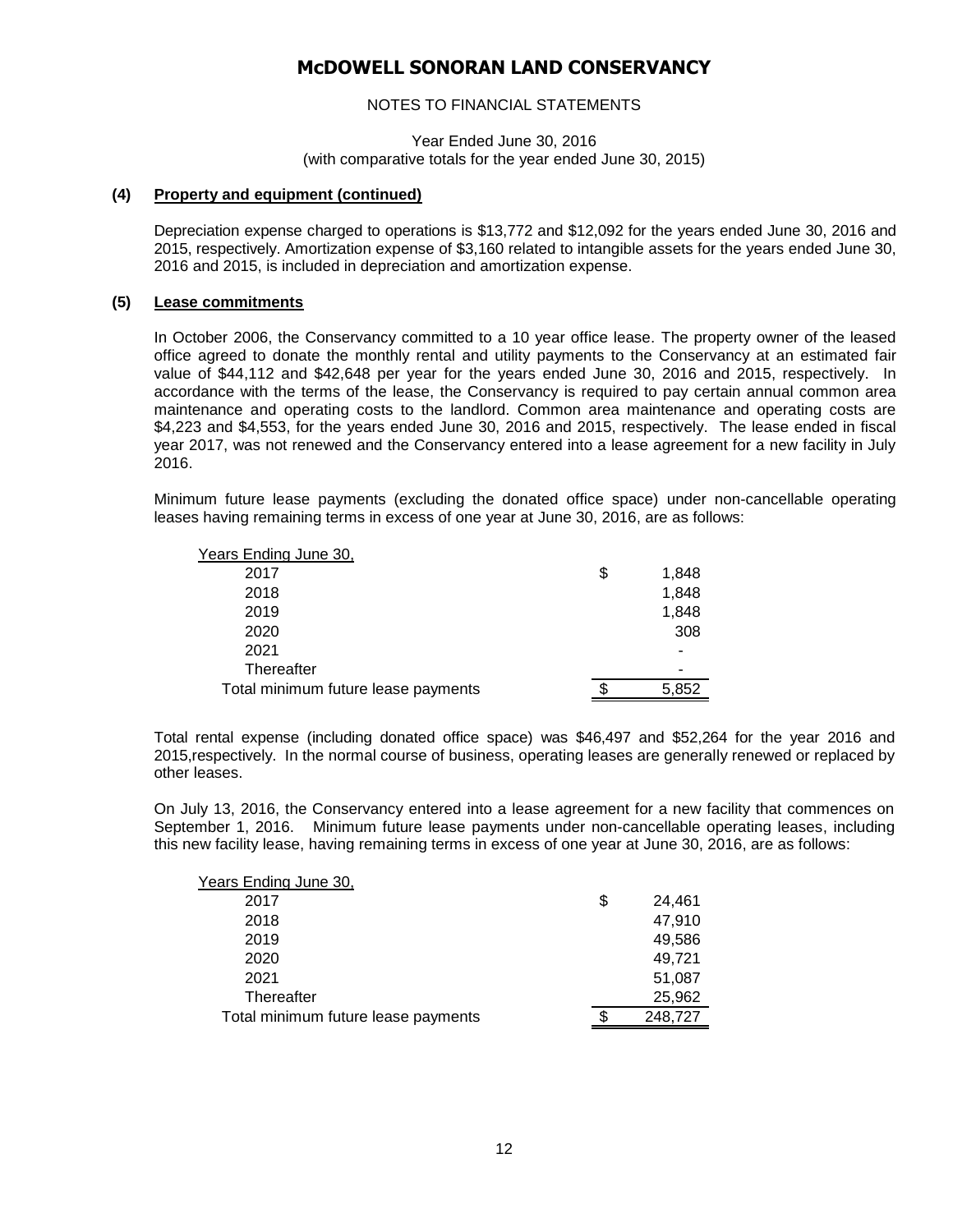### NOTES TO FINANCIAL STATEMENTS

Year Ended June 30, 2016 (with comparative totals for the year ended June 30, 2015)

#### **(6) Temporarily restricted net assets**

|     | Temporarily restricted net assets consist of the following: |     | 2016    |    | 2015    |  |  |
|-----|-------------------------------------------------------------|-----|---------|----|---------|--|--|
|     | Purpose restrictions:<br>Stewardship                        | \$  | 14,896  | \$ | 14,896  |  |  |
|     | Endowment earnings                                          |     | 11,339  |    | 27,322  |  |  |
|     | Research                                                    |     | 10,259  |    | 50,941  |  |  |
|     | PACE fund disabled & children education                     |     | 2,203   |    | 3,502   |  |  |
|     | Field Institute Director position                           |     | 73,795  |    |         |  |  |
|     | Time restrictions:                                          |     |         |    |         |  |  |
|     | Contributions receivable                                    |     | 200,241 |    | 361,625 |  |  |
|     | Total temporarily restricted net assets                     | \$. | 312,733 | \$ | 458,286 |  |  |
| (7) | <b>Board designated net assets</b>                          |     |         |    |         |  |  |
|     | Board designated net assets consist of the following:       |     | 2016    |    | 2015    |  |  |
|     | Strategic reserve fund                                      | \$  | 194,193 | \$ | 319,193 |  |  |
|     | New office                                                  |     | 20,000  |    | 20,000  |  |  |
|     | Total board restricted net assets                           | \$  | 214,193 | \$ | 339,193 |  |  |
| (8) | Permanently restricted net assets and endowment             |     |         |    |         |  |  |
|     | Permanently restricted net assets consist of the following: |     | 2016    |    | 2015    |  |  |
|     | Land held for conservation                                  | \$  | 383,500 | \$ | 383,500 |  |  |
|     | Permanently restricted donations                            |     | 208,659 |    | 184,859 |  |  |
|     | Total permanently restricted net assets                     | \$. | 592.159 | \$ | 568.359 |  |  |

Permanently restricted land held for conservation is approximately 32% and 26% of total assets at June 30, 2016 and 2015, respectively.

The endowment donations have been permanently restricted by various donors. The earnings on these funds are temporarily restricted until expended by the board. The Conservancy's endowments consist of land held for conservation, permanently restricted donations and temporarily restricted investment earnings. As required by generally accepted accounting principles, net assets associated with the endowment funds, including funds designated by the board of directors to function as endowments, are classified and reported based on the existence or absence of donor-imposed restrictions.

The board of directors of the Conservancy has interpreted the Uniform Prudent Management of Institutional Funds Act of 2006 (UPMIFA) as requiring the preservation of the fair value of the original donation as of the donation date of the donor-restricted endowment funds absent explicit donor stipulations to the contrary. As a result of this interpretation, the Conservancy classifies as permanently restricted net assets (a) the original value of gifts donated to the permanent endowment, (b) the original value of subsequent gifts to the permanent endowment, and (c) accumulations to the permanent endowment made in accordance with the direction of the applicable donor gift instrument at the time the accumulation is added to the fund.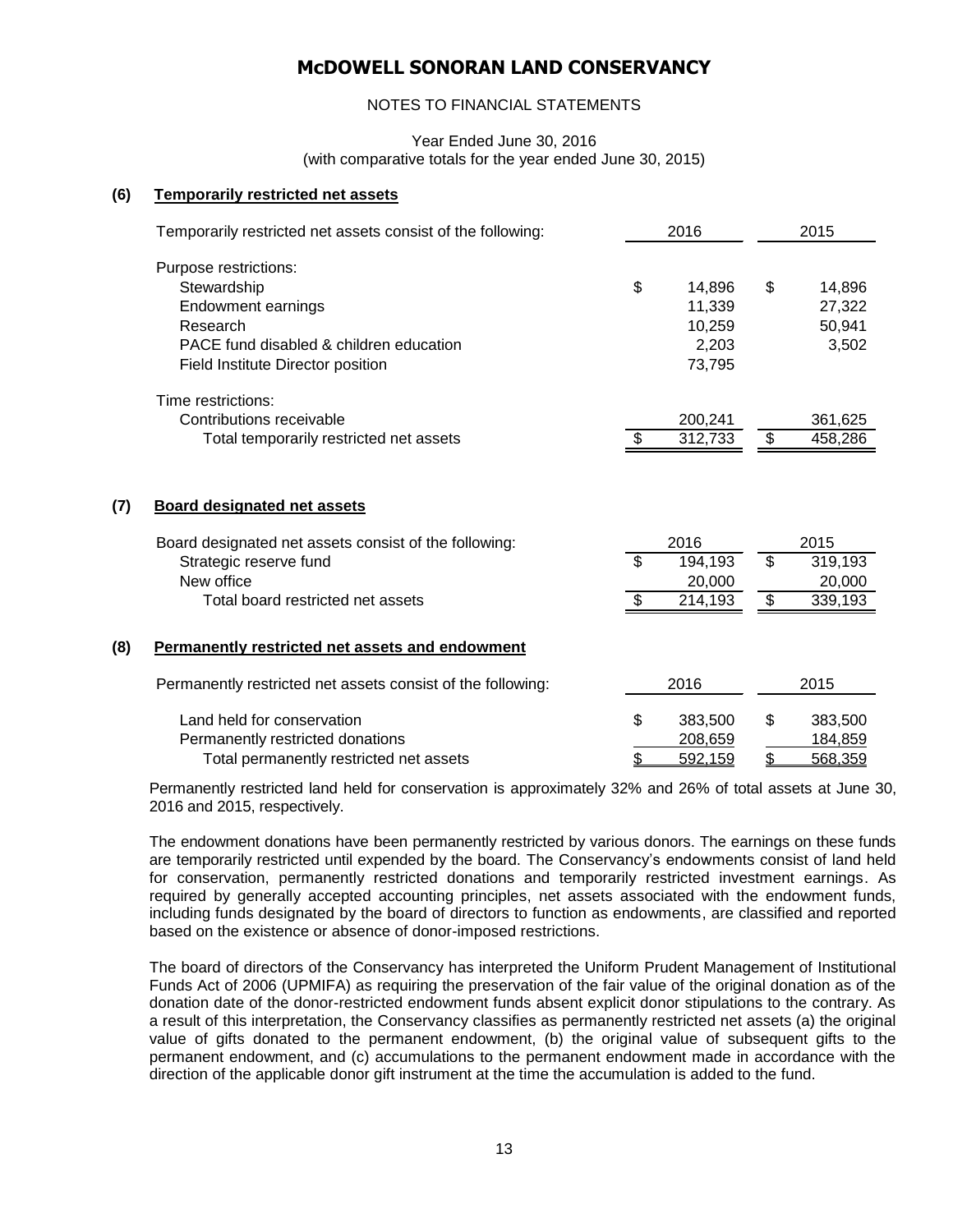### NOTES TO FINANCIAL STATEMENTS

Year Ended June 30, 2016 (with comparative totals for the year ended June 30, 2015)

#### **(8) Permanently restricted net assets and endowment (continued)**

The remaining portion of the donor-restricted endowment fund that is not classified in permanently restricted net assets is classified as temporarily restricted net assets until those amounts are appropriated for expenditure by the organization in a manner consistent with the standard of prudence prescribed by UPMIFA.

In accordance with UPMIFA, the Conservancy considers the following factors in making a determination to appropriate or accumulate donor-restricted endowment funds:

- (1) The duration and preservation of the fund
- (2) The purposes of the Conservancy and the donor-restricted endowment fund
- (3) General economic conditions
- (4) The possible effect of inflation and deflation
- (5) The expected total return from income and the appreciation of investments
- (6) Other resources of the Conservancy
- (7) The investment policies of the Conservancy

Changes in Endowment net assets for the year ended June 30, 2016 are as follows:

|                                                                                         | Unrestricted |       | Temporarily<br>restricted |         | Permanently<br>restricted |         |   |         |
|-----------------------------------------------------------------------------------------|--------------|-------|---------------------------|---------|---------------------------|---------|---|---------|
|                                                                                         |              |       |                           |         |                           |         |   | Total   |
| Land held for conservation, beginning of<br>vear<br>Endowment investments, beginning of | \$           | ۰     | \$                        | ۰       | \$                        | 383,500 | S | 383,500 |
| year                                                                                    |              |       |                           | 27.322  |                           | 184,859 |   | 212,181 |
| Net realized & unrealized gains (losses)                                                |              |       |                           | (8,675) |                           |         |   | (8,675) |
| Interest income                                                                         |              |       |                           | 1,892   |                           |         |   | 1,892   |
| Contributions                                                                           |              |       |                           |         |                           | 23,800  |   | 23,800  |
| Amounts appropriated for expenditure                                                    |              | 9,200 |                           | (9,200) |                           |         |   |         |
| Total, end of year                                                                      |              | 9,200 |                           | 11,339  |                           | 592,159 |   | 612,698 |

Changes in Endowment net assets for the year ended June 30, 2015 are as follows:

|                                                  |              |       | Temporarily |         | Permanently |         |     |         |
|--------------------------------------------------|--------------|-------|-------------|---------|-------------|---------|-----|---------|
|                                                  | Unrestricted |       | restricted  |         | restricted  |         |     | Total   |
| Land held for conservation, beginning of<br>vear |              |       | \$          |         | \$          | 383,500 | \$. | 383,500 |
| Endowment investments, beginning of<br>year      |              |       |             | 28,171  |             | 161,859 |     | 190,030 |
| Net realized & unrealized gains (losses)         |              |       |             | 4,691   |             |         |     | 4,691   |
| Interest income                                  |              |       |             | 2,772   |             |         |     | 2,772   |
| Contributions                                    |              |       |             |         |             | 23,000  |     | 23,000  |
| Amounts appropriated for expenditure             |              | 8,312 |             | (8,312) |             |         |     | ۰       |
| Total, end of year                               |              | 8,312 |             | 27,322  | \$          | 568,359 |     | 603,993 |